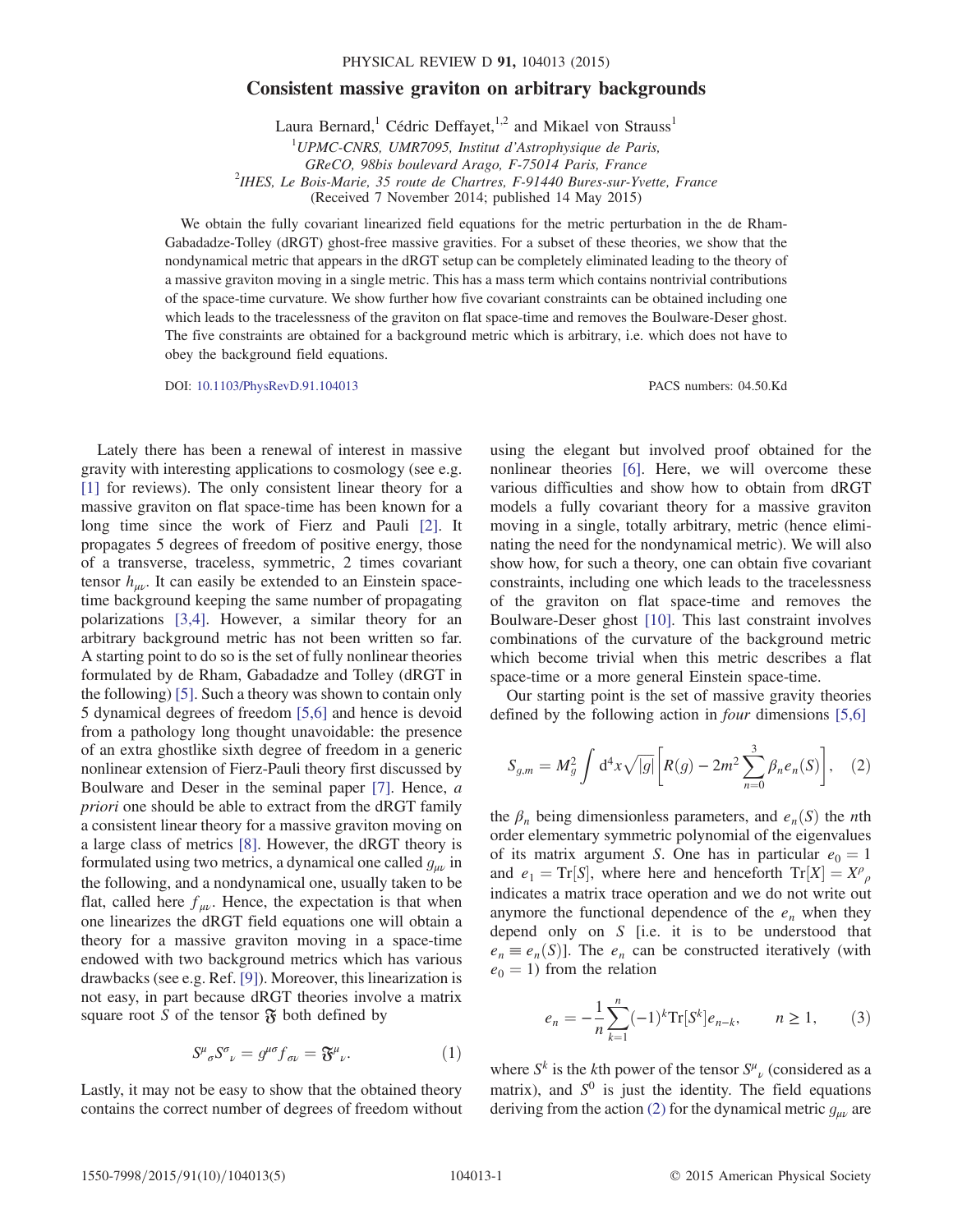BERNARD, DEFFAYET, AND VON STRAUSS PHYSICAL REVIEW D 91, 104013 (2015)

$$
E_{\mu\nu} \equiv \mathcal{G}_{\mu\nu} + m^2 V_{\mu\nu} = 0, \tag{4}
$$

where  $\mathcal{G}_{\mu\nu}$  is the Einstein tensor built from the metric  $g_{\mu\nu}$ , and  $V_{\mu\nu}$  is given by

$$
V_{\mu\nu} = g_{\mu\rho} \sum_{n=0}^{3} \sum_{k=0}^{n} (-1)^{n+k} \beta_n [S^{n-k}]^{\rho}{}_{\nu} e_k.
$$
 (5)

The next step in our derivation consists of linearizing these field equations around a background solution for the dynamical metric  $g_{\mu\nu}$ , calling  $h_{\mu\nu}$  the small perturbation of this metric. This may seem at first sight an easy task; however, it is not because it involves in general computing the variation at first order in  $h_{\mu\nu}$  of the matrix square root S. This variation  $\delta S$  obeys (with obvious notations), as seen from  $(1)$ ,

$$
S^{\mu}{}_{\nu}(\delta S)^{\nu}{}_{\sigma} + (\delta S)^{\mu}{}_{\nu}S^{\nu}{}_{\sigma} = \delta \mathfrak{F}^{\mu}{}_{\sigma},\tag{6}
$$

which is a special kind of Sylvester matrix equation, where the right-hand side is easy to get in terms of  $h_{\mu\nu}$  from the definition of  $\mathfrak{F}$ . It is known that this equation has a unique solution for  $\delta S$  if and only if the spectra of  $S^{\mu}{}_{\nu}$  and  $-S^{\mu}{}_{\nu}$  do no intersect (which is generically the case here). In this no intersect (which is generically the case here). In this case, one can express the solution for  $\delta S$  linearly in terms of  $\delta \mathfrak{F}$  [\[11\].](#page-4-9) Using our own derivation [\[12\]](#page-4-10) which is more convenient for our purpose here, we obtain

<span id="page-1-0"></span>
$$
\frac{\delta S_{\mu}^{2}}{\delta g_{\rho\sigma}} = \frac{1}{2} g^{\nu\lambda} [e_{4}c_{1} (\delta_{\nu}^{\rho} \delta_{\mu}^{\sigma} + \delta_{\nu}^{\sigma} \delta_{\mu}^{\rho} - g_{\mu\nu} g^{\rho\sigma}) + e_{4}c_{2} (S_{\nu}^{\rho} \delta_{\mu}^{\sigma} + S_{\nu}^{\sigma} \delta_{\mu}^{\rho} - S_{\mu\nu} g^{\rho\sigma} - g_{\mu\nu} S^{\rho\sigma}) - e_{3}c_{1} (\delta_{\nu}^{\rho} S_{\mu}^{\sigma} + \delta_{\nu}^{\sigma} S_{\mu}^{\rho}) \n+ e_{4}c_{3} [\delta_{\mu}^{\sigma} [S^{2}]_{\nu}^{\rho} + \delta_{\mu}^{\rho} [S^{2}]_{\nu}^{\sigma} - g^{\rho\sigma} [S^{2}]_{\mu\nu} + \delta_{\nu}^{\rho} [S^{2}]_{\mu}^{\sigma} + \delta_{\nu}^{\sigma} [S^{2}]_{\mu}^{\rho} - g_{\mu\nu} [S^{2}]^{\rho\sigma}] + (e_{2}c_{1} - e_{4}c_{3} + e_{3}c_{2}) S_{\mu\nu} S^{\rho\sigma} \n- e_{3}c_{2} (S_{\nu}^{\rho} S_{\mu}^{\sigma} + S_{\nu}^{\sigma} S_{\mu}^{\rho}) - e_{3}c_{3} (S_{\mu}^{\sigma} [S^{2}]_{\nu}^{\rho} + S_{\mu}^{\rho} [S^{2}]_{\rho}^{\sigma} + S_{\nu}^{\rho} [S^{2}]_{\mu}^{\sigma} + S_{\nu}^{\sigma} [S^{2}]_{\mu}^{\rho}) \n+ (e_{3}c_{3} - e_{1}c_{1}) (S^{\rho\sigma} [S^{2}]_{\mu\nu} + S_{\mu\nu} [S^{2}]^{\rho\sigma}) - (c_{1} - e_{2}c_{3}) ([S^{2}]_{\nu}^{\rho} [S^{2}]_{\mu}^{\sigma} + [S^{2}]_{\nu} [S^{2}]_{\mu}^{\rho}) \n+ c_{4} [S^{2}]_{\mu\nu} [S^{2}]^{\rho\sigma} + c_{1} ([S^{3}]_{\mu\nu} S^{\rho\sigma} + S_{\mu\nu} [S^{3}]
$$

where the coefficients  $c_i$  are given by

$$
c_1 = \frac{e_3 - e_1 e_2}{-e_1 e_2 e_3 + e_3^2 + e_1^2 e_4}, \qquad c_2 = \frac{e_1^2}{-e_1 e_2 e_3 + e_3^2 + e_1^2 e_4}, \qquad c_3 = \frac{-e_1}{-e_1 e_2 e_3 + e_3^2 + e_1^2 e_4}, \qquad c_4 = \frac{e_3 - e_1^3}{-e_1 e_2 e_3 + e_3^2 + e_1^2 e_4},
$$
\n(8)

and here and henceforth all indices are moved with the metric  $g_{\mu\nu}$ . Obviously, expression [\(7\)](#page-1-0) makes sense only if  $-e_1e_2e_3 + e_3^2 + e_1^2e_4$  does not vanish, which in turn can be shown to be equivalent to the nonintersection of the spectra shown to be equivalent to the nonintersection of the spectra of  $S^{\mu}_{\ \nu}$  and  $-S^{\mu}_{\ \nu}$  mentioned above.<br>This result was checked to agree

This result was checked to agree with the one we know from the mathematical literature [\[11\]](#page-4-9) using in particular nontrivial identities—syzygies—which also play a fundamental role for the derivation of the covariant constraints below. These identities, as a consequence of the "second fundamental theorem" of invariant theory [\[13\],](#page-4-11) can be derived using the Cayley-Hamilton theorem stating that for an arbitrary  $4 \times 4$  matrix *M*, one has

<span id="page-1-1"></span>
$$
M^4 = e_1(M)M^3 - e_2(M)M^2 + e_3(M)M - e_4(M)\mathbb{1}.
$$
 (9)

One can then apply this to a matrix M built out of four arbitrary matrices  $A, B, C, D$  and four arbitrary real numbers  $\{x_i\}$  in the form,  $M = x_0A + x_1B + x_2C + x_3D$ . Now, because the  $\{x_i\}$  as well as the matrices  $A, B, C, D$  are arbitrary, it means that in Eq. [\(9\)](#page-1-1) the terms which have the same degree of homogeneity in the  ${x_i}$  must each yield separate identities between the matrices  $A, B, C, D$ . Once these identities are obtained, one can replace in them A by h, B by S, C by  $S^2$  and D by  $S^3$  to get nontrivial matrix syzygies denoted here as  $[\mathcal{I}_k]$ <br>of interest here. Notice that  $J^{\mu}{}_{\nu} = 0$ , between the tensors<br>the above Cayley-Hamilton of interest here. Notice that the above Cayley-Hamilton equation [\(9\)](#page-1-1) can also be used iteratively, when applied to the matrix S, to replace any power of S,  $S^k$ , with  $k \geq 4$  by a linear combination of powers of S,  $S^i$  with  $i \leq 3$ . This was done systematically in order to reach the expression [\(7\)](#page-1-0).

<span id="page-1-2"></span>Using [\(7\),](#page-1-0) one can get the linearization of field equa-tions [\(4\)](#page-0-2) around an arbitrary metric  $g_{\mu\nu}$  reading [\[14\]](#page-4-12)

$$
\delta E_{\mu\nu} \equiv \delta \mathcal{G}_{\mu\nu} + m^2 \mathcal{M}_{\mu\nu}{}^{\rho\sigma} h_{\rho\sigma} = 0, \tag{10}
$$

where  $\delta \mathcal{G}_{\mu\nu}$  is the linearization of the Einstein tensor

$$
\delta \mathcal{G}_{\mu\nu} = -\frac{1}{2} \left[ \delta^{\rho}_{\mu} \delta^{\sigma}_{\nu} \nabla^{2} + g^{\rho \sigma} \nabla_{\mu} \nabla_{\nu} - \delta^{\rho}_{\mu} \nabla^{\sigma} \nabla_{\nu} \right. \\ \left. - \delta^{\rho}_{\nu} \nabla^{\sigma} \nabla_{\mu} - g_{\mu\nu} g^{\rho \sigma} \nabla^{2} + g_{\mu\nu} \nabla^{\rho} \nabla^{\sigma} \right] h_{\rho \sigma} \\ \left. + \frac{1}{2} \left[ g_{\mu\nu} R^{\rho \sigma} - \delta^{\rho}_{\mu} \delta^{\sigma}_{\nu} R \right] h_{\rho \sigma} \right. \tag{11}
$$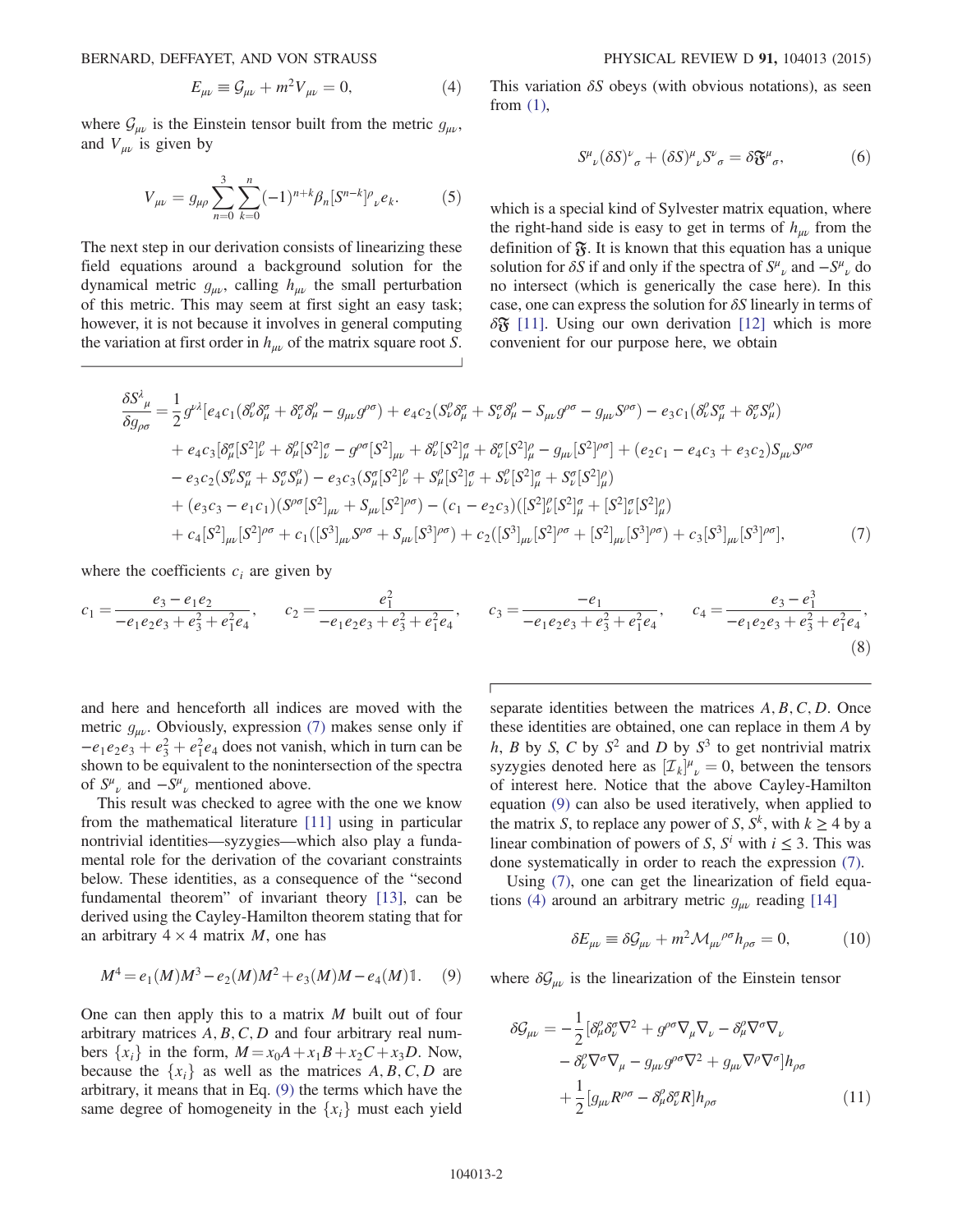and the "mass matrix"  $\mathcal{M}_{\mu\nu}^{\rho\sigma}$  is defined through

$$
\mathcal{M}_{\mu\nu}{}^{\rho\sigma} \equiv \frac{\partial V_{\mu\nu}}{\partial g_{\rho\sigma}},\tag{12}
$$

and is given by the following expression,

$$
\mathcal{M}_{\mu\nu}{}^{\rho\sigma} = \frac{1}{2} V_{\mu}{}^{\sigma} \delta_{\nu}^{\rho} - \frac{1}{2} (\beta_2 \delta_{\mu}^{\lambda} + \beta_3 (e_1 \delta_{\mu}^{\lambda} - S_{\mu}^{\lambda})) [S^2]_{\lambda}^{\sigma} \delta_{\nu}^{\rho} + \frac{1}{4} \sum_{n=1}^{3} \sum_{k=1}^{n} \sum_{m=1}^{k} (-1)^{n+k+m} \beta_n e_{k-m} [S^{n-k}]_{\mu}^{\lambda} g_{\nu\lambda} g^{\tau(\rho} [S^m]^{\sigma)}_{\tau} - \frac{1}{2} (\beta_1 \delta^{\tau}{}_{\lambda} + \beta_2 e_1 \delta^{\tau}{}_{\lambda} + \beta_3 (e_2 \delta^{\tau}{}_{\lambda} + [S^2]_{\tau}^{\tau}) ) \frac{\delta S^{\lambda}{}_{\mu}}{\delta g_{\rho\sigma}} g_{\nu\tau} + (\mu \leftrightarrow \nu).
$$
\n(13)

Note that here, for the sake of simplicity, we have only considered the case of a massive graviton in vacuum, but it can easily be coupled to some matter source by introducing an energy-momentum tensor  $\delta T_{\mu\nu}$  on the right-hand side of Eq. [\(10\).](#page-1-2) Provided that this tensor is conserved with respect to the background metric  $g_{\mu\nu}$  (as it is usually assumed in massive gravity, and follows from dRGT action if one just couples matter minimally to the dynamical metric), the results presented in the following on the presence of the extra scalar constraint will hold, since this follows from the linearized Bianchi identity.

In the most general case, Eq. [\(10\)](#page-1-2) still contains two different metrics, the background dynamical metric  $g_{\mu\nu}$  and the nondynamical metric  $f_{\mu\nu}$  which can be traded for the tensor  $S^2$ . However, there is a subclass of dRGT models<br>where one can explicitly get rid of this second metric and where one can explicitly get rid of this second metric and obtain field equations for a massive graviton on the background of just one metric  $g_{\mu\nu}$ . This subclass of models (called here  $\beta_1$  models) is defined by setting to zero the parameters  $\beta_2$  and  $\beta_3$ . In this case, indeed,  $V_{\mu\nu}$  is linear in S and the background field equations can just be reexpressed as [\[15\]](#page-4-13)

<span id="page-2-1"></span>
$$
S^{\rho}{}_{\nu} = \frac{1}{\beta_1 m^2} \left[ R^{\rho}{}_{\nu} - \frac{1}{6} \delta^{\rho}_{\nu} R - \frac{m^2 \beta_0}{3} \delta^{\rho}_{\nu} \right],\tag{14}
$$

where  $R_{\rho\nu}$  is the Ricci tensor of the metric  $g_{\mu\nu}$ , and R the corresponding Ricci scalar. Using [\(1\),](#page-0-1) this can equivalently be seen (by squaring the above equation) as expressing  $f_{\mu\nu}$ in terms of  $g_{\mu\nu}$  and its Ricci curvatures. This remarkable feature means that in the linearized equations of motion, we can eliminate any and all occurrences of the auxiliary metric  $f_{\mu\nu}$  in favor of  $g_{\mu\nu}$  and its curvature. This feature only requires a nonvanishing  $\beta_1$  [\[16\]](#page-4-14).

Having carried out this elimination, we take the obtained linearized field equation [\(10\)](#page-1-2) as a new starting point, and ask if one can show from these equations that the graviton  $h_{\mu\nu}$  propagates five polarizations (or less) for a completely generic metric  $g_{\mu\nu}$  (i.e. without assuming it obeys the background equations). The idea here is to try to parallel <span id="page-2-0"></span>what can be done for a massive graviton on flat space-time with metric  $\eta_{\mu\nu}$  (and easily extended to a massive graviton on an Einstein space-time [\[3,4\]](#page-4-2)). In this case, the linearized Bianchi identities lead, by taking one derivative of the field equations, to four constraints reading

$$
\partial^{\mu}h_{\mu\nu} - \partial_{\nu}h = 0. \tag{15}
$$

Taking another derivative of this equation and subtracting this from the trace (tracing with  $\eta_{\mu\nu}$ ) of the field equations, one then concludes that h defined as  $h = \eta^{\mu\nu}h_{\mu\nu}$  vanishes in vacuum. Together with [\(15\)](#page-2-0) this gives five Lagrangian constraints, which eliminate as many degrees of freedom out of the *a priori* 10 dynamical degrees of freedom of  $h_{\mu\nu}$ .

Let us then try to follow a similar path from the field equations [\(10\).](#page-1-2) First, it is easy to find four vector constraints similar to [\(15\)](#page-2-0). Indeed, as a consequence of the Bianchi identities, one has

$$
\nabla^{\mu} \delta \mathcal{G}_{\mu\nu} \sim 0, \tag{16}
$$

where here and henceforth  $\nabla$  denotes the covariant derivative taken with respect to the background metric and two expressions separated by the symbol "∼" are by definition equal *off shell* (i.e. without using the field equations) up to terms containing no second or higher order derivatives acting on  $h_{\mu\nu}$ . Hence, the field equations yield the four vector constraints (being first order in derivatives)

$$
\nabla^{\mu} \delta E_{\mu\nu} = 0. \tag{17}
$$

<span id="page-2-2"></span>In analogy with the flat space case we are interested in finding a fifth scalar constraint which generalizes the constraint  $h = 0$ . This fifth constraint should be the one which eliminates the Boulware-Deser ghost and reduces the number of degrees of freedom from 6 to 5. Accordingly, we look for a linear combination of scalars made by tracing over the field equations [\(10\)](#page-1-2), and its second derivatives, which would not contain any derivatives of  $h_{\mu\nu}$  of order strictly higher than one. However, we have now at hand two (symmetric) tensors which can be used to take traces,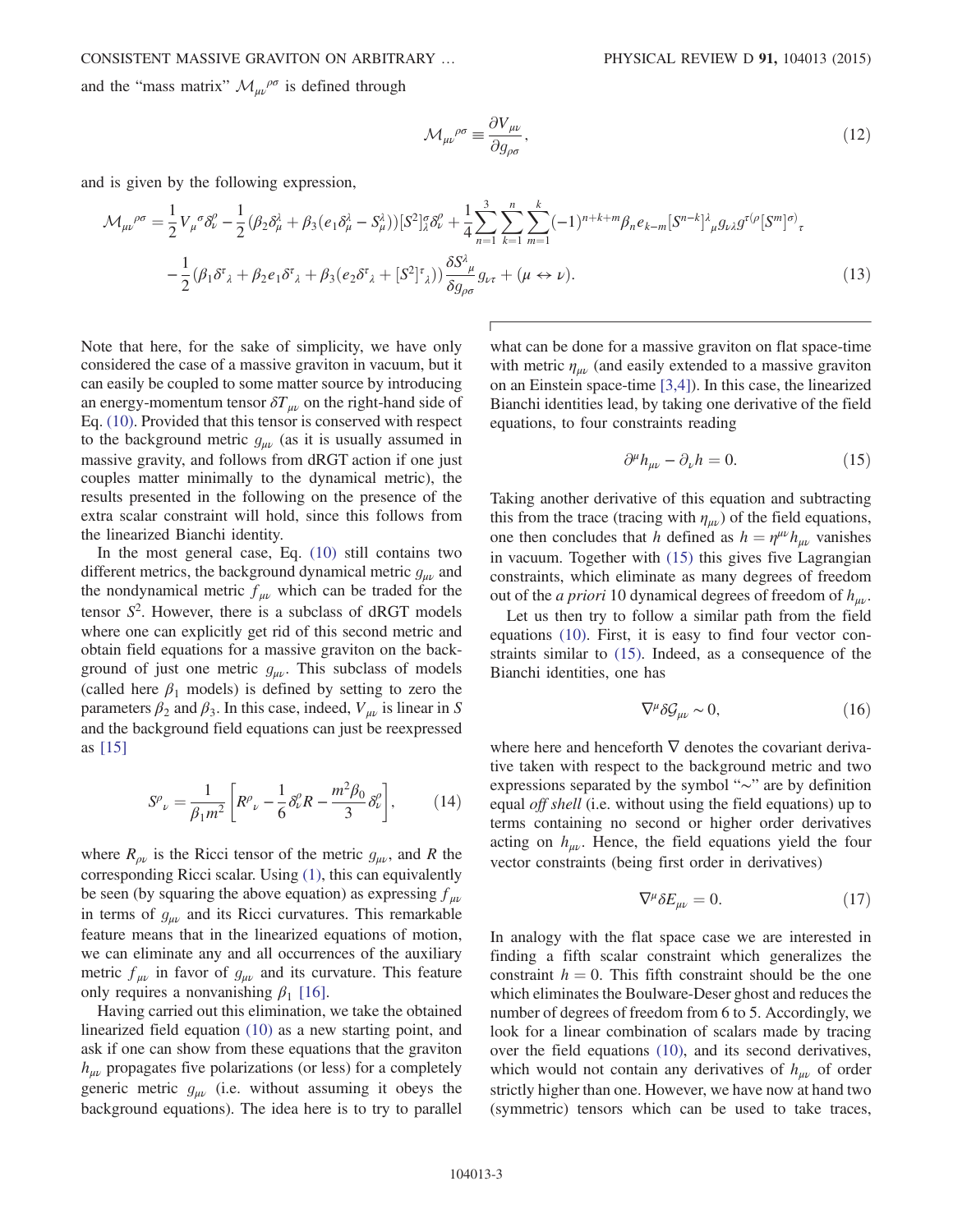## BERNARD, DEFFAYET, AND VON STRAUSS PHYSICAL REVIEW D 91, 104013 (2015)

namely the metric  $g_{\mu\nu}$  and its Ricci curvature  $R_{\mu\nu}$ . Equivalently we can also use the metric and the tensor  $S_{\mu\nu}$  trading  $R_{\mu\nu}$  for  $S_{\mu\nu}$  via Eq. [\(14\).](#page-2-1) Choosing the second solution turns out to be more convenient for technical reasons. We stress however that the two possibilities are strictly equivalent and do not impose any restriction on  $g_{\mu\nu}$ , since [\(14\)](#page-2-1) can just be considered as a definition of  $S_{\mu\nu}$  in terms of  $R_{\mu\nu}$  and  $g_{\mu\nu}$  (as opposed to a background field equation). Hence we define the scalars  $\Phi_i$  obtained by tracing the equations of motion with powers of S,

$$
\Phi_i \equiv [S^i]^{\mu\nu} \delta E_{\mu\nu},\tag{18}
$$

together with the scalars  $\Psi_i$  obtained by tracing the derivative of the divergence of the equations of motion in various ways,

$$
\Psi_i \equiv \frac{1}{2} [S^i]^{\mu\nu} \nabla_{\nu} \nabla^{\lambda} \delta E_{\lambda\mu}.
$$
\n(19)

<span id="page-3-0"></span>An exhaustive set of linearly independent scalars is obtained by restricting i,  $0 \le i \le 3$ , due the Cayley-Hamilton identity. To summarize we look for a specific linear combination of the scalars  $\Phi_i$  and  $\Psi_i$ ,  $i = 0, ..., 3$ with scalar coefficients  $\{u_i, v_i\}$  to be determined, such that

$$
\sum_{i=0}^{3} (u_i \Phi_i + v_i \Psi_i) \sim 0,
$$
\n(20)

i.e. which contains no second (or higher) derivatives of  $h_{\mu\nu}$ . Computing explicitly the scalars  $\Phi_i$  and  $\Psi_i$  [\[12\]](#page-4-10), one obtains that, in these scalars, the second derivatives of  $h_{\mu\nu}$  appear in the form of linear combinations (with S-dependent coefficients) of 26 different scalars  $\aleph_i$  made by contracting  $\nabla_{\mu} \nabla_{\nu} h_{\rho \sigma}$  with powers of S (including zeroth power which is simply the metric) in various ways. Two of these scalars are e.g.  $\nabla_{\rho} \nabla_{\sigma} h^{\rho \sigma}$  and  $[S^3]$ <br>We get a priori 26 equations for the  $\int_{0}^{\rho\sigma} [S^3]$  $\mu\nu\nabla_{\rho}\nabla_{\sigma}h_{\mu\nu}$ .

We get *a priori* 26 equations for the seven unknowns  $\{u_i, v_i\}$  [\[17\]](#page-4-15) by setting to zero each coefficient of the  $\aleph_i$ which appears in  $(20)$ . However, one can show that not all the scalars  $\aleph_i$  are independent, thanks to the syzygies  $\mathcal{I}_k$ . Indeed, the equation  $\nabla_{\mu} \nabla^{\nu} [\mathcal{I}_k]$ <br>of the Cayley-Hamilton theory  $\int_{-\infty}^{\mu} u = 0$ , together with the use of the Cayley-Hamilton theorem for S yields four independent identities between the scalars  $\aleph_i$  which vanish up to terms ∼0. These identities are just enough to reduce to seven the number of equations to be solved to fulfill [\(20\)](#page-3-0). This yields a unique solution for the coefficients  $\{u_i, v_i\}$ which translates into the identity

$$
\frac{m^2 \beta_1 e_4}{4} \Phi_0 \sim -e_3 \Psi_0 + e_2 \Psi_1 - e_1 \Psi_2 + \Psi_3. \tag{21}
$$

<span id="page-3-1"></span>Hence, using the field equations, we get the scalar constraint

$$
-\frac{m^2\beta_1e_4}{4}\Phi_0 - e_3\Psi_0 + e_2\Psi_1 - e_1\Psi_2 + \Psi_3 = 0, \quad (22)
$$

valid now for an arbitrary metric  $g_{\mu\nu}$ . Notice that the curvature of this metric enters this constraint in a nontrivial way via the tensor S. One can check in fact that to the lowest nontrivial order (i.e. at linear order) in curvature, the analysis done here agrees with the one of [\[4\]](#page-4-16) which investigates at this order the consistent coupling of a massive graviton to a curved background.

A nontrivial check is obtained considering the case where the background metric is covering an Einstein space-time with a cosmological constant  $\Lambda$ . In this case one has  $R_{\mu\nu} = \Lambda g_{\mu\nu}$  and the constraint [\(22\)](#page-3-1) has the usual form found in Einstein space [\[3,4\],](#page-4-2) i.e. it reads

$$
h\left(1 - \frac{2\Lambda}{3m_{FP}^2}\right) = 0,\t\t(23)
$$

where  $m_{FP}$  is the graviton mass as appearing in the Fierz-Pauli action extended to Einstein space-time backgrounds. This mass is given here by the relation  $3m_{FP}^2 = \Lambda - m^2\beta_0$ .<br>For generic Einstein space-times, including flat ones, this For generic Einstein space-times, including flat ones, this constraint reduces to  $h = 0$  which also shows that [\(22\)](#page-3-1) is independent of the vector constraints [\(17\)](#page-2-2), as it should be. One also recovers the partially massless case (for  $3m_{FP}^2 = 2\Lambda$ ) where this constraint vanishes identically<br>(i.e. does not impose any constraint on the field h.) (i.e. does not impose any constraint on the field  $h_{\mu\nu}$ ) [\[18\]](#page-4-17). In fact the current analysis can be used to further investigate the issue of partial masslessness on more general backgrounds.

Another interesting direction to go would be to investigate whether an action for a single dynamical metric could be obtained leading to the linearized equations [\(10\)](#page-1-2). It appears however unlikely that such an action exists with a simple form given what we know from the dRGT theory.

The research of C. D. and M. v. S. leading to these results have received funding from the European Research Council under the European Community's Seventh Framework Programme (FP7/2007-2013 Grant Agreement No. 307934). In the process of checking our calculations, we have heavily used the XTENSOR package [\[19\]](#page-4-18) developed by J.-M. Martín-García for MATHEMATICA. We thank Angnis Schmidt-May, Fawad Hassan and Kurt Hinterbichler for discussions.